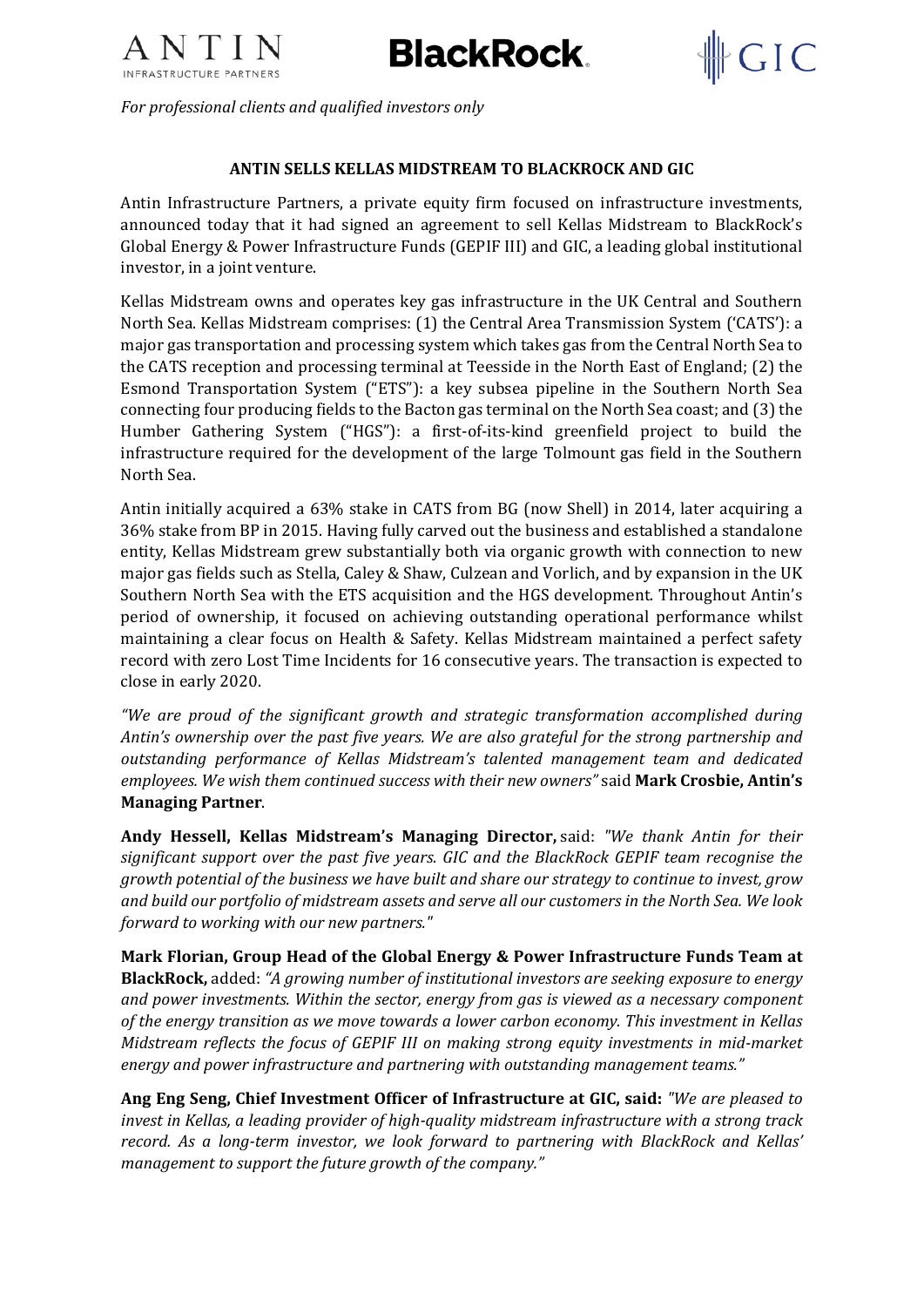

**BlackRock** 



*For professional clients and qualified investors only*

Bank of America Securities and Citi acted as financial advisers to Antin, and Weil, Gotshal & Manges acted as its legal adviser. RBC Capital Markets and Scotiabank acted as financial advisers to BlackRock Real Assets and GIC, and Herbert Smith Freehills and Xodus acted as their legal and technical advisers respectively.

END

# **ABOUT ANTIN**

Antin Infrastructure Partners is a leading independent private equity firm focused on infrastructure investments. Based in Paris, London and New York with fourteen partners and 100 professionals, Antin manages three funds that invest in infrastructure and target controlling stakes for investments in the energy and environment, telecommunication, transportation and social infrastructure sectors. The firm manages  $\epsilon$ 9.1 billion in assets on behalf of over 100 blue-chip institutional investors and has made investments in 23 companies to date. For more information, please visit [www.antin-ip.com.](http://www.antin-ip.com/)

### **ABOUT BLACKROCK**

BlackRock's purpose is to help more and more people experience financial well-being. As a fiduciary to investors and a leading provider of financial technology, our clients turn to us for the solutions they need when planning for their most important goals. As of September 30, 2019, the firm managed approximately \$6.96 trillion in assets on behalf of investors worldwide.

#### **About BlackRock Real Assets**

In today's dynamic and complex global investing market, we seek to help our clients' access real assets that could help meet their investment goals by providing a distinct range of well defined, outcome orientated strategies, along the investment risk - return spectrum.

Our dedicated teams of industry and sector specialists deliver global reach, with deep local expertise. They have decades of relevant experience, are deeply embedded in their operating industries by sector and geography and have developed strong partnership networks over time. BlackRock's culture of risk management, knowledge sharing and investment discipline sets us apart and underpins all that we do. With over 410 professionals in 27 offices managing over US \$50bn in client commitments as of 30 June 2019, BlackRock Real Assets partners with clients to provide solutions tailored to individual portfolio needs such as income, growth, liquid or balanced real assets outcomes.

# **ABOUT GIC**

GIC is a leading global investment firm established in 1981 to manage Singapore's foreign reserves. As a disciplined long-term value investor, GIC is uniquely positioned for investments across a wide range of asset classes, including equities, fixed income, private equity, real estate and infrastructure. In infrastructure, GIC's primary strategy is to invest directly in operating assets with a high degree of cash flow visibility and which provide a hedge against inflation. GIC has investments in over 40 countries. Headquartered in Singapore, GIC employs over 1,500 people across 10 offices in key financial cities worldwide. For more information on GIC, please visi[t www.gic.com.sg](http://www.gic.com.sg/) or [LinkedIn.](https://www.linkedin.com/company/gic/?originalSubdomain=sg)